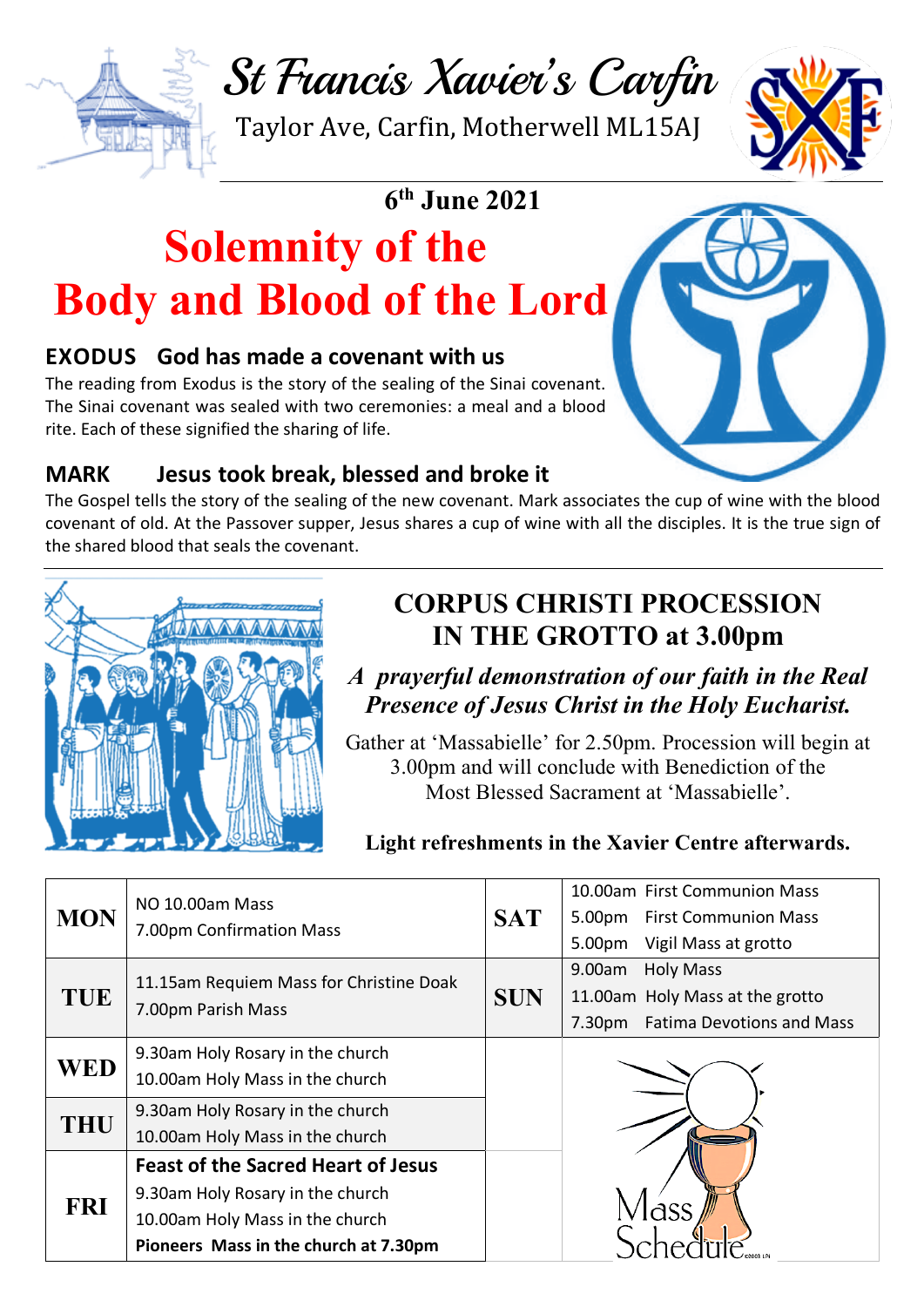| THANK YOU FOR LAST WEEK'S COLLECTION                            |        |  |  |  |  |
|-----------------------------------------------------------------|--------|--|--|--|--|
| Loose & GiftAid                                                 | £ 2210 |  |  |  |  |
| <b>Standing Orders</b>                                          | £633   |  |  |  |  |
| Total                                                           | £ 2843 |  |  |  |  |
| <b>Contactless</b> ( <i>Grotto</i> ) $\boldsymbol{\epsilon}$ 15 |        |  |  |  |  |

**5**

#### **READERS FOR NEXT WEEKEND**

More readers needed. Please add your name to the list

|     | Sat 5.00pm | <b>Marie Marks</b>    |
|-----|------------|-----------------------|
| Sun | 9.00am     | Jim Gibson            |
| Sun | 11.00am    | <b>William Collum</b> |

# Let us remember in prayer

**Sick:** Brian McBride (Plains), John McDevitt (Newarthill), Bridget McDonagh

**Recently Dead**: Bobby Hobson, John Burns, Gerard McKenna, Michael Kelly, Christine Doak, John Laird, Brian Hamill, Eileen Docherty, Nicola McFarlane, Cathie Collins Lavel, Robbie Mullan, Eddie O'Neil

**Anniversary:** Jimmy Kelly, Minor & John McLaughlan, Veronica McKenna, Patrick Naughton, James Ward, Phyllis Burns, Pat, Kathleeen, Martin & Mary Bridget McDonagh, Sarah Shelly, Helen & William Balmer

**Months Mind**: James Cullen, James Naughton Snr & Jnr, Winifred Naughton, Trevor Horton, Alex Graham, Bill Milloy, Lauchie Shelley, Francie & Margaret McGeehan, Gerry Keenan, Margaret & Thomas Heffernan, Margaret & Daniel Heffernan, Susan & George Ilgunas, Jimmy Collins

#### **Anniversary of Ordination**

Fr. Brian Logue –  $60<sup>th</sup>$  Anniversary of his Ordination as a Priest

**SINCERE SYMPATHIES** to the family of the late Christine Doak from Bernadette Crescent who will be buried from our church on Tuesday of this coming week. *May she rest in peace and rise in glory.*

**SATURDAY IS THE FEAST OF THE IMMACULATE HEART OF MARY** which always falls the day after the feast of the Sacred Heart of Jesus. While the feast of the Sacred Heart expresses the Lord's love for us, the feast of the Immaculate Heart displays Our Lady's love for her Son in that she never allowed a sin to enter her heart and encourages us to be the same.



**TODAY IN THE GROTTO** Ukrainian Pilgrimage at 12.00noon

**JOE WILSON** there will be a prayer service to celebrate the life of joe Wilson at the grotto on Thursday 10<sup>th</sup> June at 7.30pm

#### **JUNE SPECIAL COLLECTION**

During the month of June the Special Collection in our parishes is for the Apostolate of Communications, to assist the funding of the Scottish Catholic Media Office.

# **Real Colegio de Esoceses, España (Royal Scots College, Spain)**



Last Monday, 31 May, marked the **250th anniversary**  of the day the first community of priests and students took formal possession of the former Jesuit College of St Ambrose in Valladolid. The College became known as the Royal Scots College, Spain , the seminary I attended from 1977-1983.

Although we lived, slept, ate and prayed in the building above, we attended lectures in the Augustinian Faculty about 20 minutes walk from the college.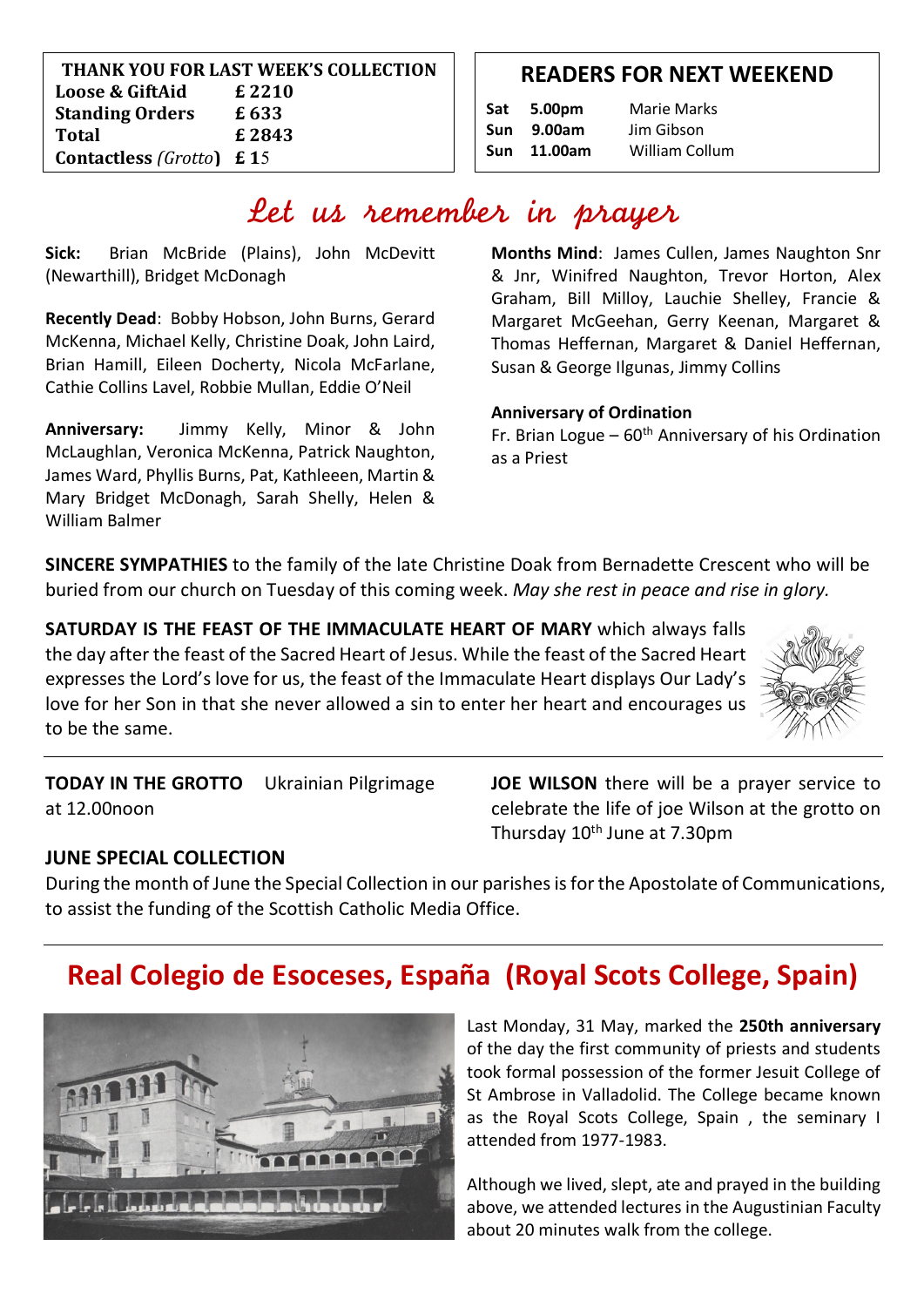**WEDNESDAY IS THE FEAST OF SAINT COLUMBA.** He was born in Donegal in the year 521, so this year we are marking the 1600th anniversary of his death, but the pandemic has put paid to big celebrations. He left Ireland, feeling responsible for an outbreak of violence which had cost many lives. He vowed never to return until he had won as many souls again for Christ. He was already a monk, and with several fellow-monks sailed away to a point where he could no longer see his native land, and that was the island of Iona on Scotland's western seaboard. From there, he and his missionary monks fanned out over the Highlands and Islands of Scotland to bring the Faith for the first time to many places. He is involved in the first reported sighting of the Loch Ness monster. Local people were being attacked by it and he prevailed upon it to go away and leave the people alone, which it did. He is the patron saint of the Diocese of Argyll and the Isles and also the Diocese of Dunkeld.





### **A Novena to St Columba is available for sale in the stall.**

# **20 DAYS FOR LIFE**

Due to Tier 4 restrictions, the 2021 Lenten 40 Days for Life peaceful prayer and fasting vigil at the Queen Elizabeth University Hospital in Glasgow was postponed. Sadly, in the midst of this current situation the government did not halt or restrict its abortion culture of death.

On March 23rd 2021 the government called for a UK National Day of Reflection to be held for those who had died from Covid the previous year. According to latest official figures at that time there had been 143,259 Covid deaths. The following month April 2021 we marked the 53rd anniversary of the implementation of the 1967 Abortion Act which has resulted in almost **9.5million** deaths of our unborn children here in the UK.

Think of the unborn when you pray the words *'For what I have done and for what I have failed to do'.* Think of those words in the ballot box. *'They will not grow old as we who are left grow old but we will remember them'.*

We are coming out for a 20 Days for Life from June 1st until June 20th outside of the Queen Elizabeth University Hospital in Glasgow from 8am until 8pm each day.

To take part email Ogilvie1615@outlook.com

## **END 'DIY' ABORTIONS**

Carla Lockhart MP has launched a parliamentary motion calling on the Government to end 'DIY' home abortion.

It is therefore vital that as many MPs as possible sign Carla Lockhart's motion to send a clear message to the Government that they must end dangerous 'DIY' home abortion services as soon as possible.

**Right To Life UK** has launched an easy-to-use tool which makes it simple for you to send an email to your MP asking them to sign the motion. Please click the link below to contact your MP now. It only takes 30 seconds!

**www.righttolife.org.uk/DIYmotion**